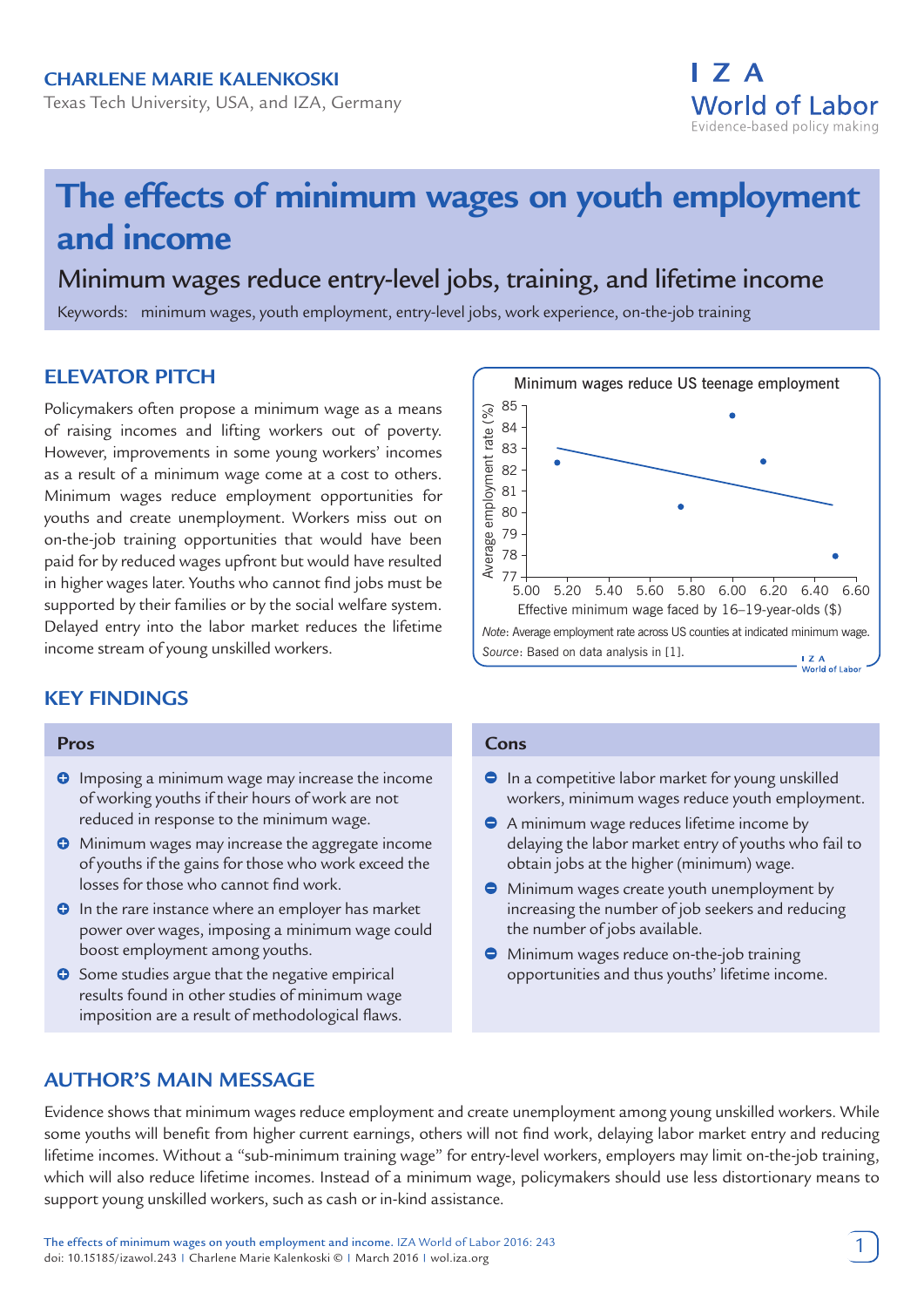# **MOTIVATION**

Policymakers often propose minimum wages as a way of raising workers' incomes and thus lifting them out of poverty. However, there is a substantial body of research that shows negative effects of minimum wages on employment. Because youths are often the largest beneficiaries of minimum wages (53% in the US in 2014, based on Bureau of Labor Statistics data), policymakers need to know how minimum wages affect youth employment before implementing such policies.

When a minimum wage is imposed or raised, the hourly wage of young workers rises. However, employers respond to the increased hourly labor cost for young workers by reducing their hours of work, cutting jobs, or both. In addition, because more youths seek jobs at the higher wage, a gap is created between the number of jobs desired and those available. This gap is youth unemployment. Young adults without a job then impose a financial burden on their families or on the social welfare system, while delayed entry into the labor force reduces youths' lifetime earnings. In addition, employers may reduce or eliminate on-the-job training opportunities that they had previously funded through low entry-level/training wages, thereby also contributing to lower human capital accumulation and lower lifetime incomes.

# **DISCUSSION OF PROS AND CONS**

### **Minimum wages reduce youth employment and create unemployment**

### *Standard economic theory*

Standard economic theory predicts that imposing a minimum wage will reduce employment and increase unemployment. Figure 1 shows a supply and demand diagram of a competitive market for young unskilled workers. To make the example



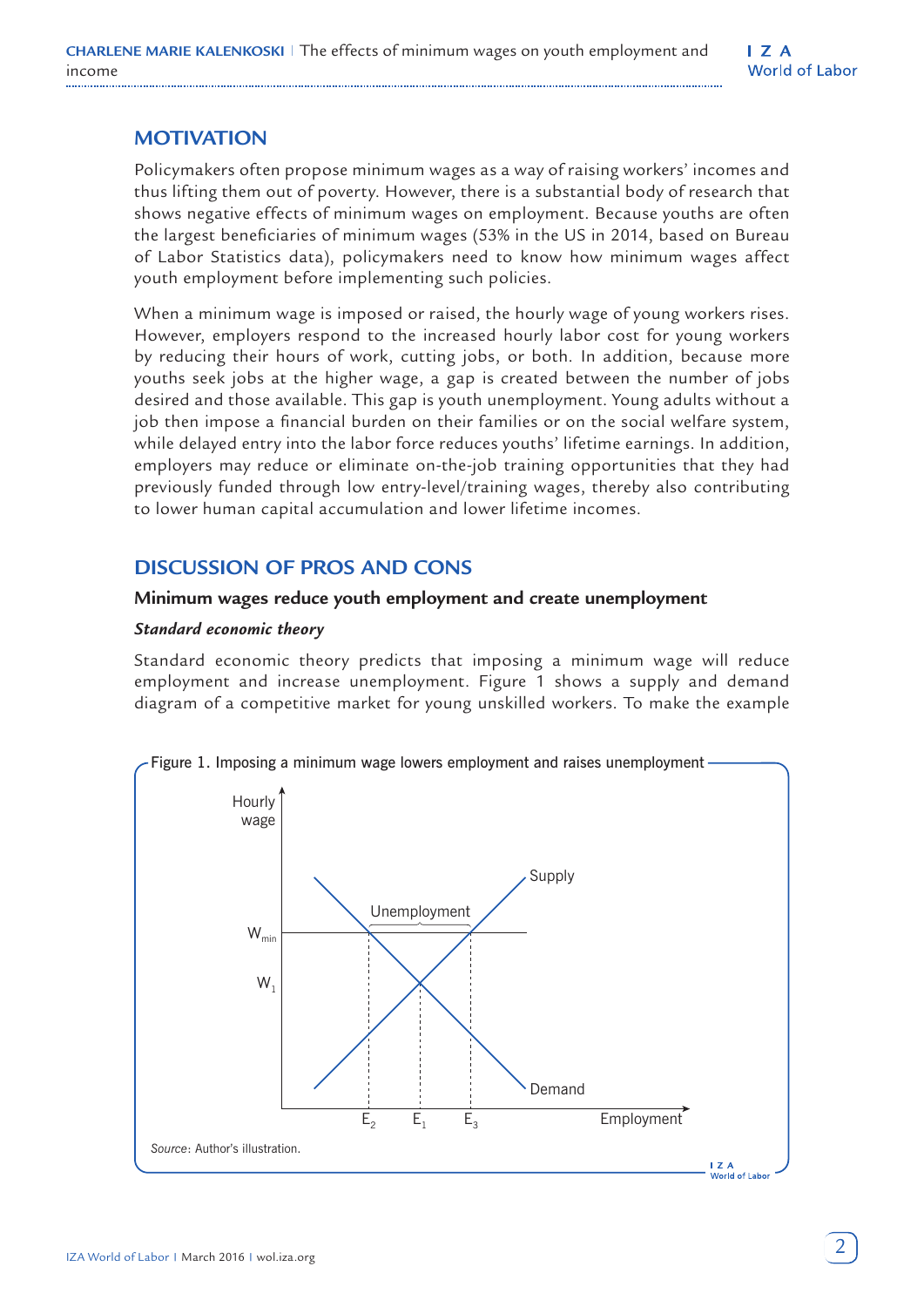more concrete, assume that this is the market for grocery baggers (used as a typical example for unskilled young workers—the types of workers most affected by minimum wages). The hourly wage for such workers is measured on the vertical axis, and their employment is measured on the horizontal axis. Employment can be thought of as either the total number of bagger hours hired or the number of bagger jobs available, because grocery store employers may adjust employment by changing the number of hours worked by current baggers or by changing the number of baggers hired. The demand for baggers slopes downward, indicating that grocery stores demand fewer hours of bagging/fewer total baggers as the hourly wage rises. To some extent, grocery stores can deal with a reduction in grocery baggers employed by asking customers to bag their own groceries or by installing self-checkout lanes in their stores. The supply of workers is upward-sloping, indicating that higher hourly wages attract more young people to grocery-bagging jobs and encourage current grocery baggers to work more hours. The intersection of the supply and demand curve gives the wage  $(W_1)$  and employment level  $(E_1)$  of grocery baggers determined by the market without government intervention.

Now, imagine that the government imposes a minimum wage on this market in order to improve grocery baggers' earnings. To be effective, this minimum wage  $(W_{min},$  the horizontal line in Figure 1) must be positioned above the current wage of  $W_1$ . Because imposition of the minimum wage raises the cost per grocery bagger, grocery stores will cut back on hiring grocery baggers/the number of hours of bagging. Thus, only  $E_2$ grocery-bagging jobs are now available, down from the previous level of  $E_1$ .

In addition to reducing employment, the higher wage under the minimum wage legislation leads to more unemployment, defined as the number of workers seeking a job at a given wage minus the number of jobs available. At the higher (minimum) wage, grocery stores cut back on baggers, while more workers queue up for bagging jobs at the higher wage. Unemployment is shown in Figure 1 as the horizontal distance between the supply and demand curves at the minimum wage.

#### *Empirical evidence of the impact of minimum wages on youth unemployment*

There is a substantial body of empirical evidence on the effects of a minimum wage on youth employment. Most of the studies have found negative effects on youth employment [2]. A 1992 study of youth employment in the US found that a 10% increase in the minimum wage led to a 1–2% decline in the employment of teenagers and a 1.5–2% decline in the employment of young adults [3]. A 2014 study of youth employment in the US showed a decline of 1.5% for teenagers [2]. Thus, the estimated negative effect of minimum wages on employment in the US has been fairly consistent over time. However, these estimates are national averages, which obscure regional effects. A 10% increase in the minimum wage has been found to reduce regional employment by as much as 7% [4]. One study that looked at teenage unemployment rates in the US instead of employment found that minimum wages indeed increase teen unemployment rates, as the standard economic model predicts [5].

A study of the effects of increasing the minimum wage in the EU also found statistically significant negative effects on employment of teenagers (those aged 15–19) and young adults (those aged 20–24), with larger effects for teenagers, over the period 1996–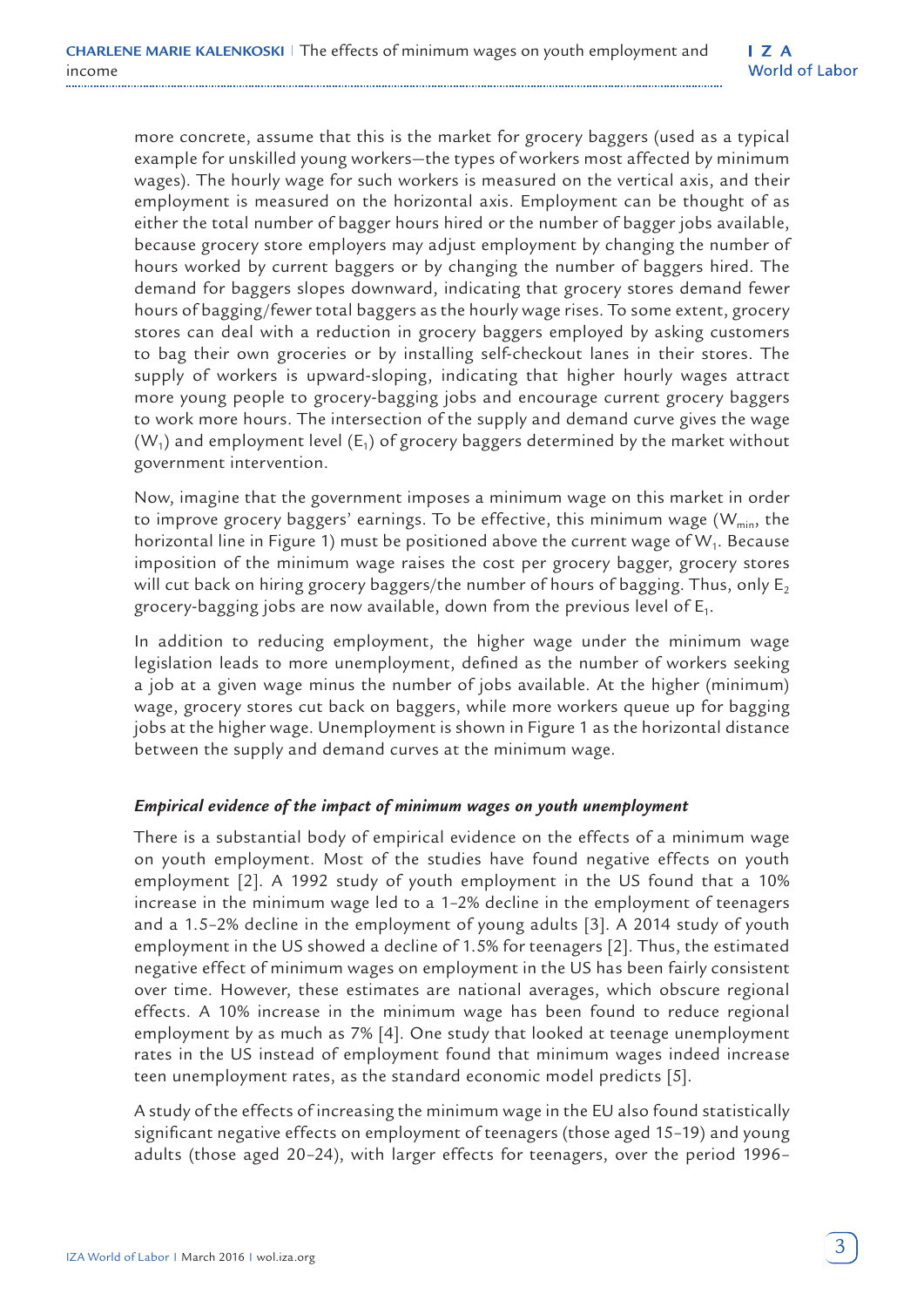2011 [6]. Furthermore, a 10% increase in the minimum wage led, on average, to a 7.4–10.5% decrease in employment of teenagers and a 2.9−3.8% decrease for young adults. These are larger effects for both groups than those estimated for youth in the US.

A study of the effects of minimum wages across OECD countries also shows negative effects of minimum wages on the employment of youth, but the negative effects vary considerably across countries [7]. In particular, the effects are larger the more restrictive a country's labor standards and the higher its labor union coverage. The effects are weaker in countries with strong employment protection laws and active labor market policies that aid the unemployed in finding jobs. The strongest minimum wage effects are found in countries with very little regulation of labor markets.

All of these studies found negative effects that are consistent with the competitive model of the youth labor market described above. However, some studies have found no evidence that minimum wages reduce employment. Most of these studies have argued that the negative empirical results found in other studies are a result of methodological flaws [8], [9]. However, these studies claiming methodological flaws often have focused on narrow groups of workers or case studies. More recently, studies claiming methodological problems have argued that when spatial correlation is taken into account, the negative effects of minimum wages disappear [10], [11].

Spatial correlation is the idea that employment is related across measured units. For example, employment measured in one county may be positively related to employment measured in a neighboring county due to an underlying geographic feature such as a mountain that can be mined for coal or a river that can be used for transporting goods. In these cases, the mining or transportation industry will operate and employ workers across county boundaries. If the industries are doing well, employment will be high in both counties, all else being equal. Alternatively, if the industries are doing poorly, employment will be low in both counties. Another possibility is that employment in one county is positively related to employment in a neighboring county due to similar labor force or demographic characteristics in both counties. Labor markets do not necessarily follow political boundaries.

The studies that attempt to account for spatial correlation have used indirect and informal methods to do so. One technique adds state-specific linear trends or census division–time period interactions to the standard panel data analyses. Another technique examines paired border counties. However, one study that used similar informal techniques to deal with spatial correlation found the opposite result, that minimum wages do reduce teen employment [2].

Formal econometric models and techniques that account for spatial correlation also have been applied to study minimum wages in the US, finding that minimum wages have negative effects on teenage employment. Moreover, formally accounting for spatial correlation increases the magnitude of the estimated effects.

One study using US county-level data for 2000 and formal, direct spatial econometric techniques shows that a 10% increase in the effective minimum wage (the maximum of the US federal and state minimum wages) is associated with a 3.2% decrease in youth employment [1]. Research using state-year-level data for 1990–2004 found that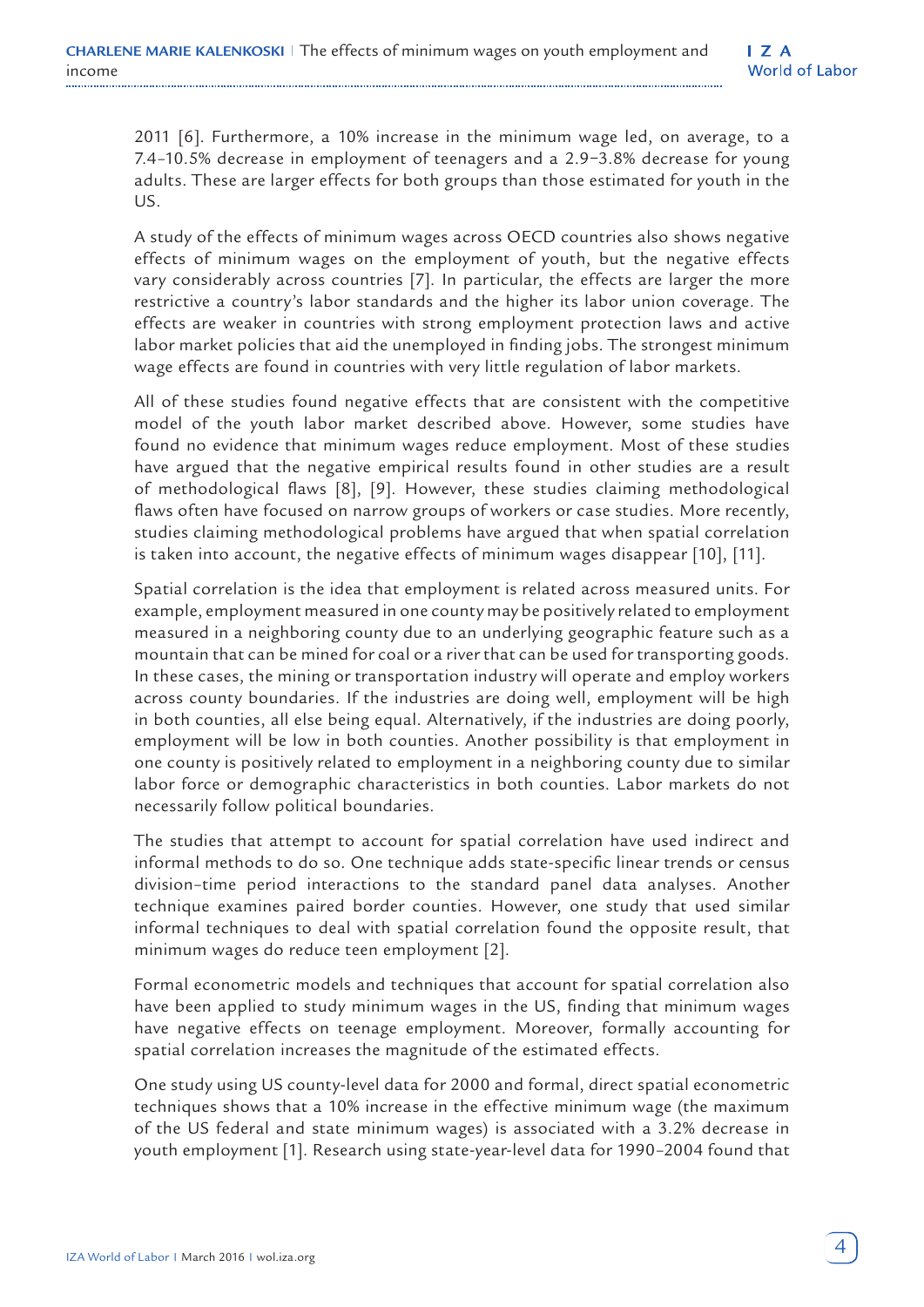a 10% increase in the effective minimum wage (accounting for inflation) resulted in a 2.1% decrease in youth employment, a larger effect than found in the same data when spatial dependence is not accounted for [12].

#### **Minimum wages may increase young workers' incomes**

Minimum wages are intended to improve the earnings of unskilled workers. But do they? Figure 2 builds on Figure 1 to show the aggregate earnings of grocery baggers before the imposition of a minimum wage (area 1, which is  $W_1$  times  $E_1$ ) and after it (area 2, which is  $W_{min}$  times  $E_2$ ). If area 2 is greater than area 1, then the aggregate earnings of grocery baggers will increase as a result of the minimum wage. This depends on the elasticity of the demand for grocery baggers—that is, the responsiveness of the quantity of grocery baggers demanded by grocery store employers to a wage increase. If grocery stores are not very responsive to wage increases, they do not reduce their employment much following imposition of a minimum wage (inelastic demand), and the aggregate earnings of grocery baggers will increase. However, if grocery stores are very responsive to wage increases and thus reduce employment considerably in response to a minimum wage (elastic demand), then the aggregate earnings of grocery baggers will decrease as a result of the minimum wage. Depending on how acceptable substitutes for grocery baggers (self-bagging, self-checkout lanes) are to customers, the demand for grocery baggers may be more or less elastic.

Although there is not much empirical research on the effects of a minimum wage on aggregate earnings, one study did find that the imposition of a minimum wage raised the earnings of low-wage workers by 5–10% [9]. It is important to note, however, that the incomes that may rise are those of youths who have jobs. Youths who are unable

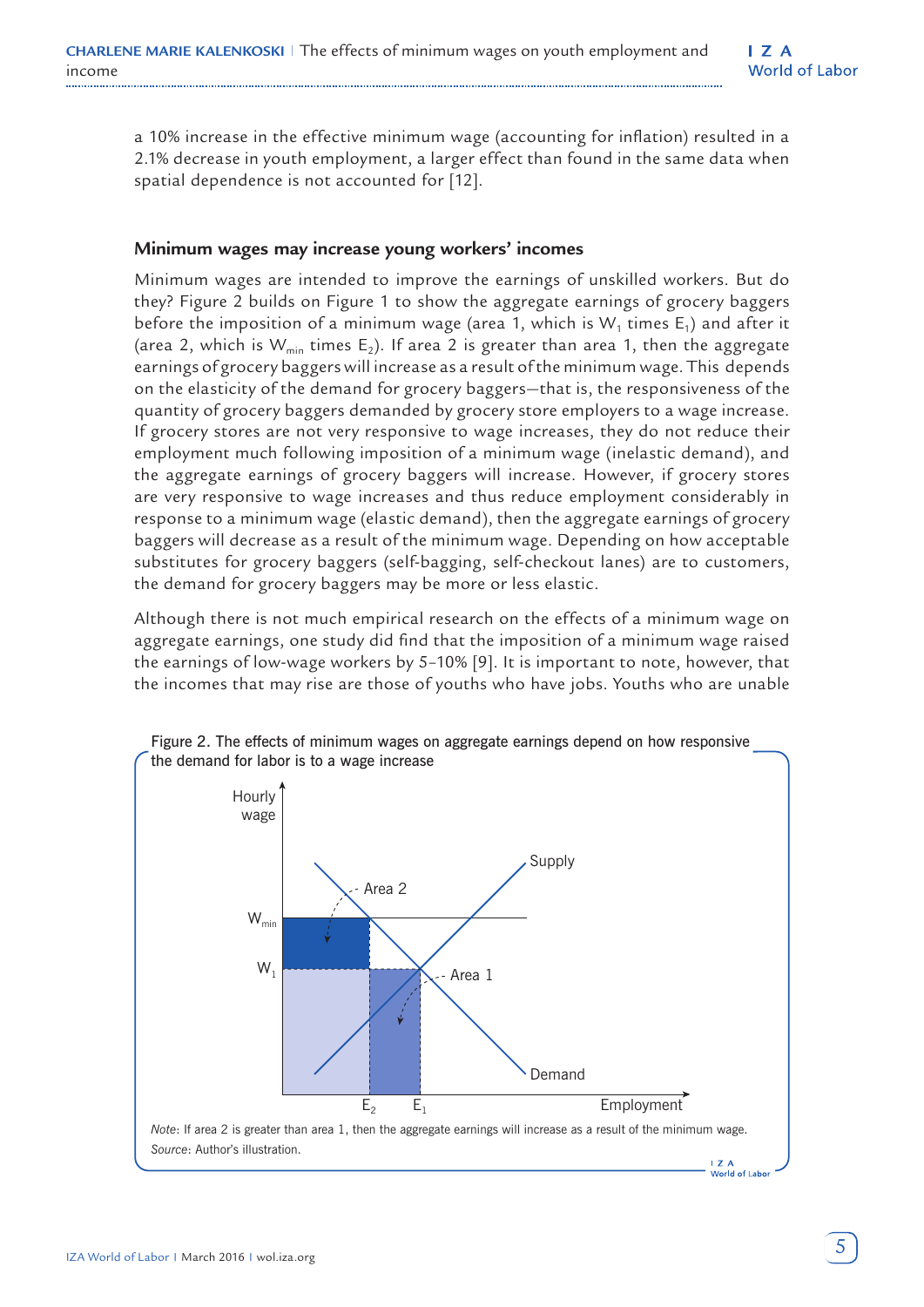to find employment as a result of the minimum wage will delay their entry into the labor force, resulting in a decline in their lifetime income.

### **Minimum wages reduce on-the-job training opportunities and, thus, lifetime income**

Coming back to the example of grocery store baggers who may receive some on-thejob training at the start of their employment, perhaps by watching training videos and shadowing senior grocery store employees, Figure 3 shows how the presence of onthe-job training changes the relationship between age and earnings. The horizontal line (measuring age) at  $W_1$  shows how a hypothetical age-earnings profile might look without on-the-job training. Earnings (measured on the vertical axis) would remain constant over time because there would be no increase in work productivity over time. If grocery stores offered on-the-job training, they would also offer a lower initial training wage,  $W_T$ , to account for lost work productivity while training. After training, however, grocery stores would offer trained grocery baggers a higher wage,  $W<sub>2</sub>$ , to reward their now-greater productivity. Thus, the earnings of a grocery bagger receiving on-the-job training would be lower at first than the earnings of baggers not receiving training but would later surpass their earnings.

It is possible that the productivity of a worker could increase over time without formal on-the-job training. In that case, the age-earnings profile of the worker who is not formally trained would be slightly upward-sloping rather than horizontal. In addition, the worker who undergoes formal training is probably gaining informal training as well, also making that worker's age-earning profile upward-sloping and perhaps more continuous. However, the slope of the formally trained worker's age-earning profile will exceed that of the informally trained worker. That means that the earnings of the bagger receiving formal training, while still lower at first, would eventually surpass the earnings of the bagger who received only informal training.

How might the imposition of a minimum wage affect whether grocery store employers offer on-the-job training? If the minimum wage were set at  $W_1$  in Figure 3, for example,



#### Figure 3. On-the-job training changes the relationship between age and earnings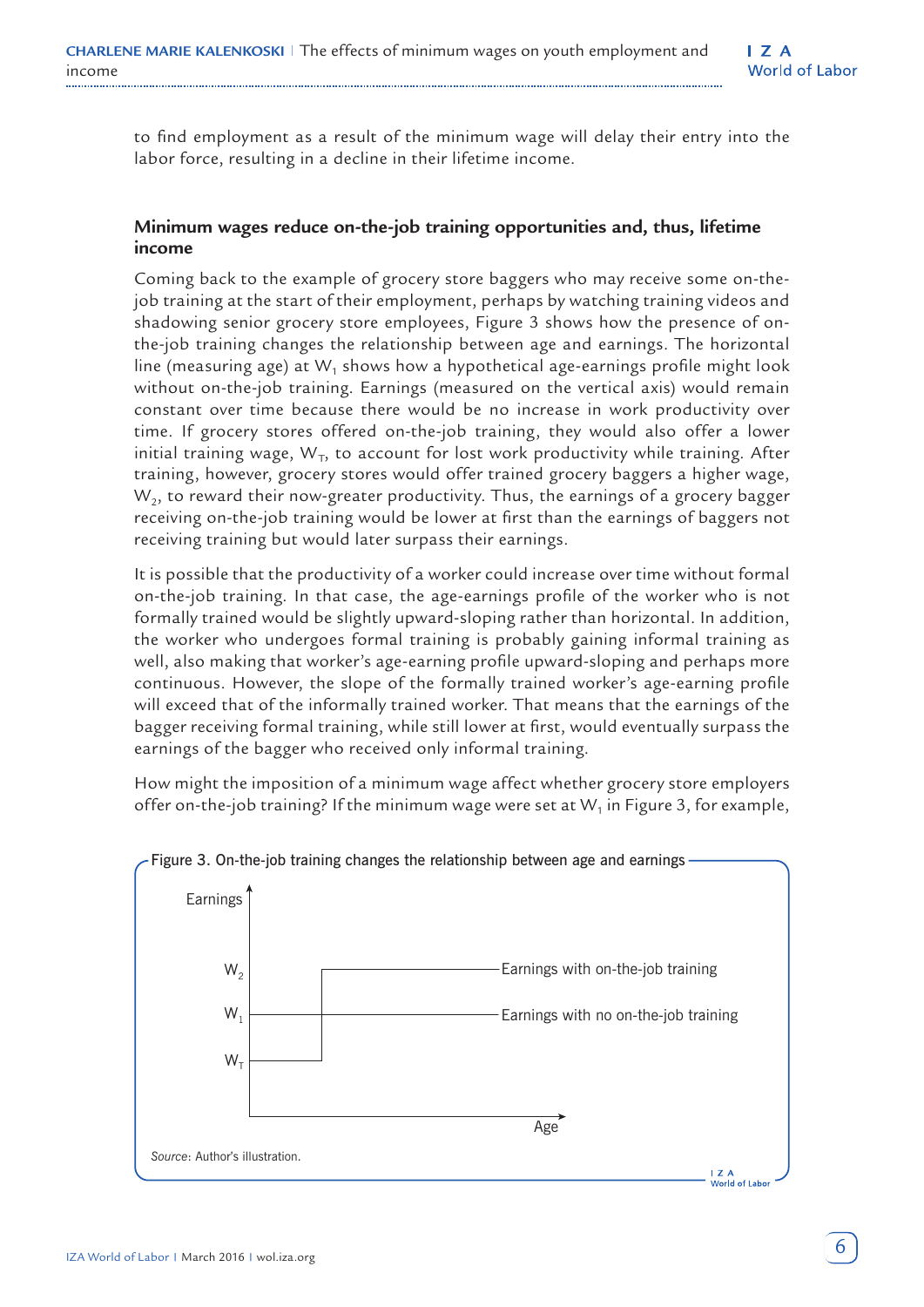grocery store employers would be unable to offer on-the-job training to their grocery bagger employees. Workers would find themselves on the horizontal age-earnings profile at  $W_1$  and would thus earn less income over a lifetime than they might have had they been able to receive on-the-job training.

Recognizing this relationship, some US states and some EU member countries have allowed employers to offer sub-minimum or training wages for youths in order to encourage employers to hire and train young, unskilled workers. Separate minimum wages for the least skilled young workers are common in Nordic labor markets, where minimum wages are typically stipulated in binding collective labor agreements. The empirical evidence that exists for the US suggests that such exemptions from the minimum wage may have reduced the negative effects of the minimum wage on youth employment or may even have had positive effects on youth employment [3], [13]. Such exemptions to the state-level minimum wage have included young workers (under age 18), workers in school, workers engaged in training, workers in certain industries and occupations, and workers in very small companies [13]. However, these exemptions have not been part of a broader national policy but have varied by state.

Evidence from OECD countries suggests that provisions for a sub-minimum wage for youths (allowing them to be paid less than the statutory minimum wage for adult workers) reduce the magnitude of the negative effects on youth employment [7].

#### **How minimum wages may increase employment**

The standard economic model of the labor market for unskilled youth assumes that this market is competitive. That is, neither an individual employer nor an individual employee can choose the market wage. However, if the market for young unskilled workers is monopsonistic, meaning that the firm has market power and thus can affect the wage, then increasing the minimum wage would increase youth employment [9].

Suppose, for example, that a grocery store is the only employer of youth on an island, so the employer has complete market power over the wage. Figure 4 shows what such a labor market might look like and also how employment can increase as a result of a minimum wage imposed on such a market. The demand curve slopes downward and shows how much additional revenue each additional grocery bagger brings in to the grocery store. The supply curve slopes upward, as before, because a higher wage attracts more young people to grocery-bagging jobs and encourages current grocery baggers to work more hours. However, there is an additional curve on this graph that was not in the previous graphs. It is the marginal expense curve, which shows how much it will cost the grocery store to hire an additional grocery bagger. Because each worker hired increases the wage paid, and this wage must be paid to all previous workers, not just the last, the additional expense of hiring a new worker is greater than simply the wage paid to the last worker. Therefore, the marginal expense curve lies above the supply curve.

Without a minimum wage, the grocery store employer will choose to hire  $L_1$ , the level of employment where the demand curve intersects the marginal expense curve. This is the point at which the additional revenue brought in by an additional grocery bagger just equals the marginal cost of hiring that worker. The wage paid to all grocery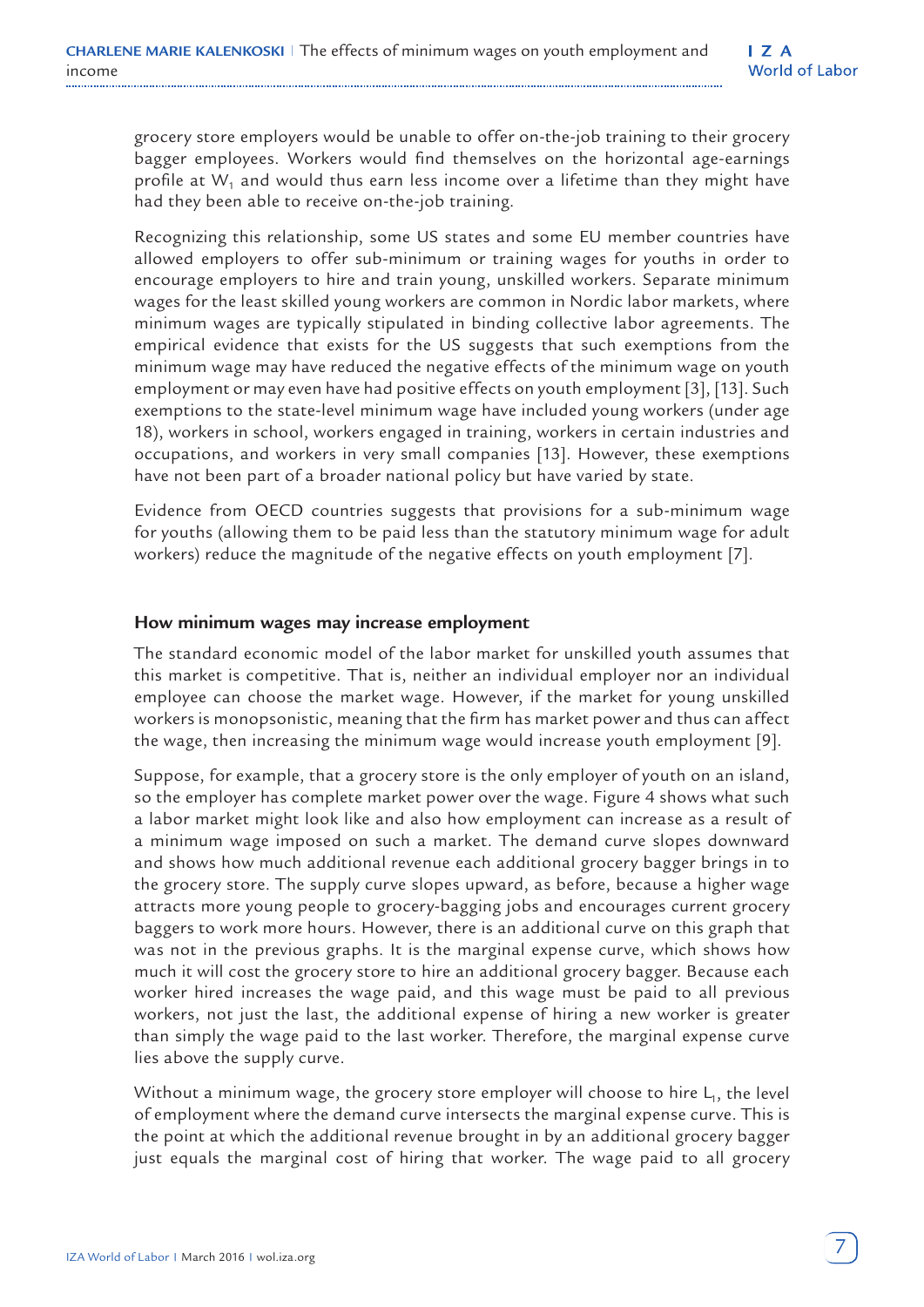$\overline{I}$  Z A **World of Labor** 



baggers is  $W_1$ . This is lower than the wage that would exist in a competitive market (the point at which demand and supply intersect). Now, suppose that a minimum wage,  $W_{min}$ , is imposed that is above both  $W_1$  and the wage in a competitive market. At this higher wage, the grocery store will hire  $L_2$  grocery baggers, which is higher than  $L<sub>1</sub>$ . Thus, in the case of a monopsonistic labor market, imposition of a minimum wage will increase the employment of grocery baggers. Note, however, that because  $W_{min}$  is set above the competitive wage, it also will increase unemployment. Unemployment of grocery baggers created by the minimum wage is the difference between the supply and demand curves at  $W_{min}$ . Thus, even when imposition of a minimum wage increases employment, it still results in unemployment of grocery baggers.

It is important to note that the story of rising employment and the creation of unemployment in a monopsonistic labor market as a result of the imposition of a minimum wage may still hold if there are a few, but not many, grocery stores. As the number of grocery stores increases, each will have less market power. Eventually, in the case of many grocery stores, an individual grocery store will have no market power. In the real world, there are many "grocery stores," meaning that there are many opportunities for youth employment. Thus, in the real world, a monopsonistic labor market for unskilled youth seems unlikely.

#### **LIMITATIONS AND GAPS**

The economic theory describing the labor market for unskilled youth has been called into question numerous times in recent decades. Is the labor market for unskilled youth a competitive one or monopsonistic? The bulk of the empirical evidence is consistent with a competitive market in that the imposition of a minimum wage (or an increase in the minimum wage) reduces youth employment. However, there are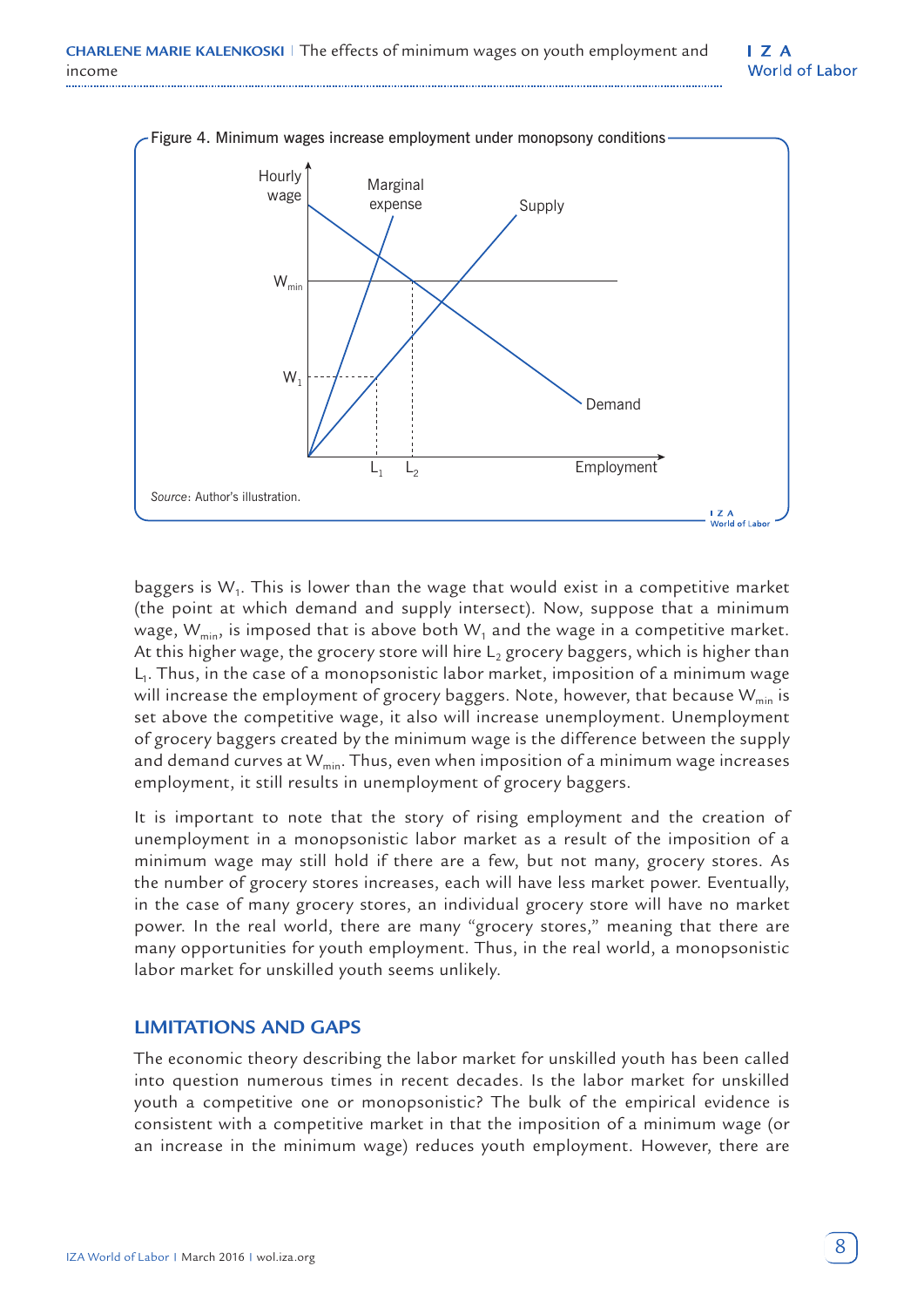studies that show no employment effects of minimum wages and an occasional study that shows a positive effect. Findings of no effect are consistent with a minimum wage that is below the market wage and therefore is ineffective. Studies that show positive effects of minimum wages on youth employment are consistent with the monopsony story. However, it is difficult to conceive of a real-world case in which young people face only one or just a few potential employers, given the large number of grocery stores, fast-food restaurants, and other unskilled work opportunities in most areas. Thus, even though much recent empirical work has focused on methodological issues, a potentially profitable area of research may be in refining the theory applicable to youth labor markets.

## **SUMMARY AND POLICY ADVICE**

The bulk of the empirical evidence supports the prediction of the standard economic model that minimum wages reduce employment and create unemployment among youths. It also shows that reducing or eliminating the minimum wage for young unskilled workers reduces these negative effects. Thus, minimum wages may not be the best way to improve the labor market situation of unskilled youth. While some working youth will benefit from increased current earnings, others will suffer from reduced opportunities and lower lifetime earnings. Delays in labor market entry and work experience will reduce lifetime incomes for youths who are unable to find employment because of the minimum wage. In addition, if the minimum wage comes without a sub-minimum or training wage, employers may reduce the on-the-job training opportunities they offer, thereby further reducing young workers' lifetime incomes.

Rather than using a minimum wage to increase youths' current incomes, policymakers should consider policies that improve the labor market opportunities of youths but do not increase the cost to employers of hiring young workers. Policies that would achieve both goals include providing cash welfare payments to youth if their earned income falls below some guaranteed level and providing in-kind support, such as food or housing assistance. Such policies create their own distortions (for example, causing some benefit recipients to choose not to work) but would not reduce the total number of jobs available or create unemployment.

#### **Acknowledgments**

The author thanks two anonymous referees and the IZA World of Labor editors for helpful suggestions on earlier drafts. The author also thanks Yuanshan Cheng and Patrick Payne for their research assistance.

## **Competing interests**

The IZA World of Labor project is committed to the *IZA Guiding Principles of Research Integrity*. The author declares to have observed these principles.

© Charlene Marie Kalenkoski